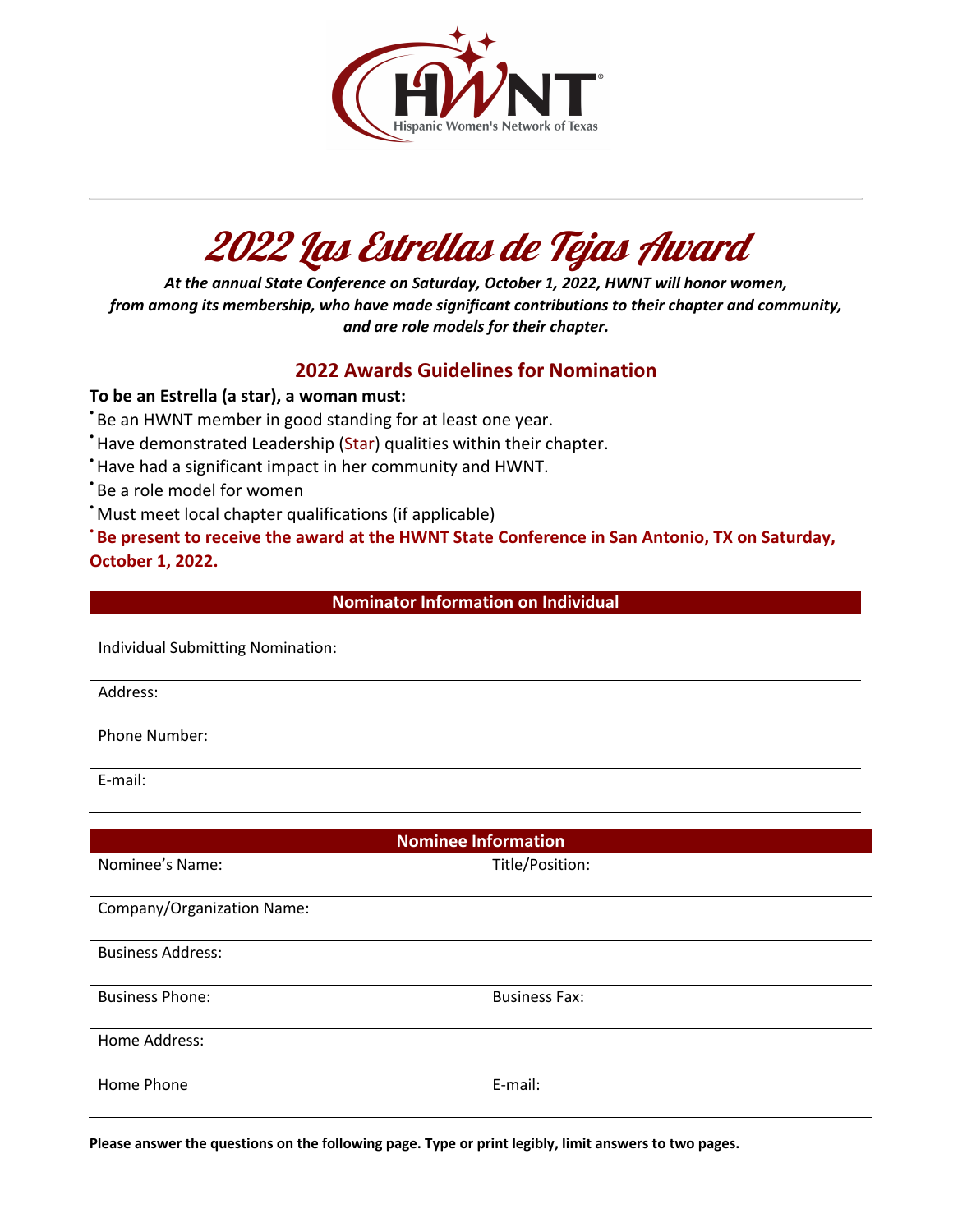**Member nominations must be submitted to the local Chapter Nominations Committee no later than June 1, 2022. Email nominations to your local Chapter Nominations Committee Chair (Chapter Past Chair or Secretary). Chapter Winners' must submit a (1 to 2 paragraph short) bio & photo (jpg) and must be sent to statemarketing@hwnt.org no later than July 1, 2022.** 

## **Please complete the following, attach résumé if desired (no more than two additional pages).**

Year the nominee joined HWNT:

Chapter:

Nominee's community/leadership activities (include memberships and offices held in HWNT and other professional organizations and community service groups).

Please share Nominee's personal/professional achievements and awards is any:

Provide some examples of how the Nominee has been a role model in her volunteer work with HWNT: